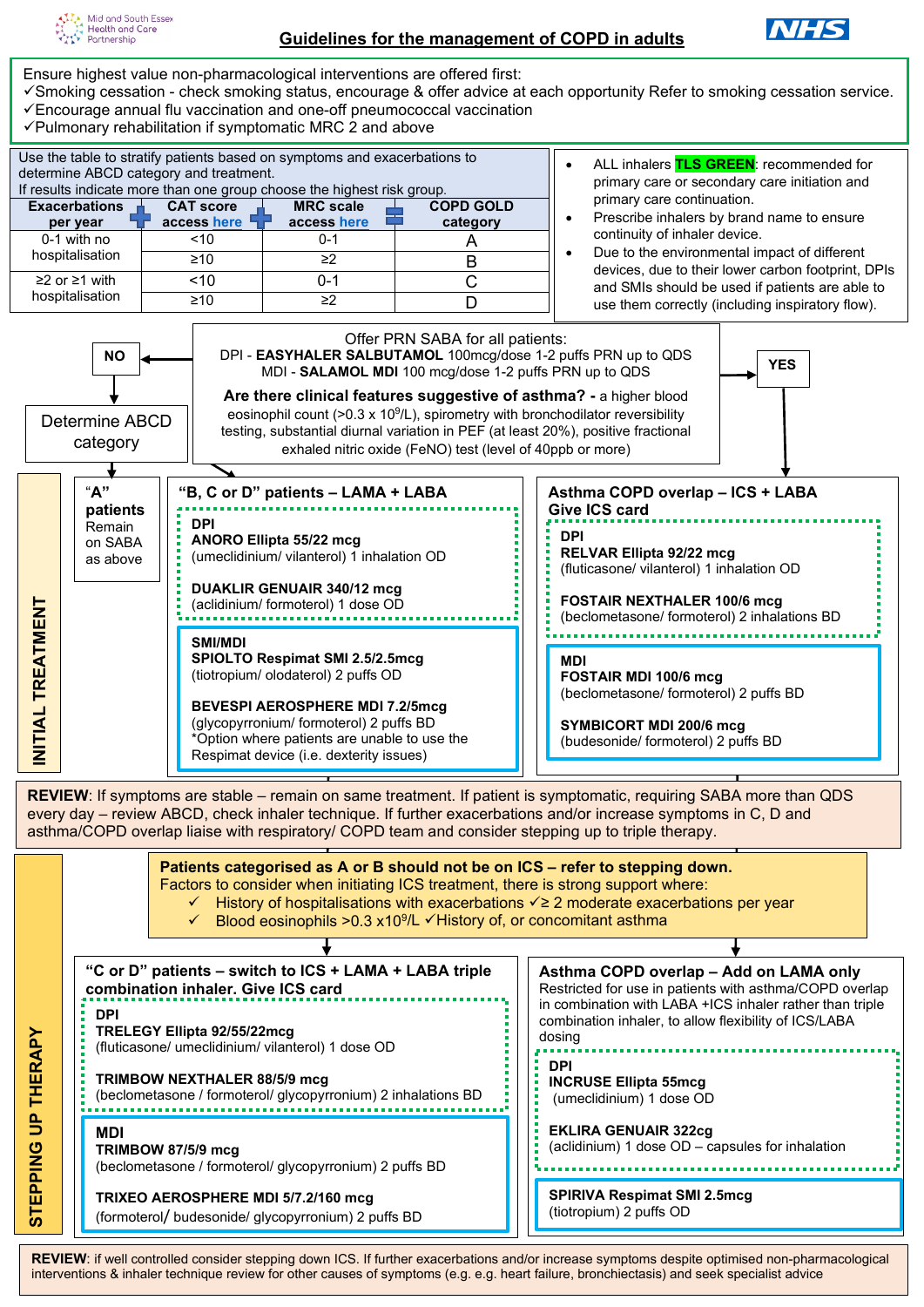



### **Regular review and assessment**

- Review people with mild or moderate COPD at least once a year, those with very severe COPD at least twice a year.
- Ensure patients have a self-management plan detailing how to recognise and respond to the early signs of an exacerbation.
- Review the effectiveness of treatment by measuring symptom improvement, effect on activities of daily living, exercise capacity and speed of symptom relief
- Change or stop treatment that fails to achieve desired outcome at any stage despite appropriate inhaler technique. Consider rapid acceleration of treatment if frequent exacerbations.
- Ask patients to demonstrate inhaler technique at every opportunity. For training videos and inhaler information RightBreathe: [www.rightbreathe.com.](http://www.rightbreathe.com/) In check dial can be used to check and train patients on the inspiratory flow rate required for the inhaler device
- Due to their lower global warming potential, DPIs and SMIs should be used if patients are able to use them correctly. DPI "Quick and deep" inspiration. SMI & MDI -"Slow and steady" inspiration.
- Maintain patients on same devices i.e. all DPI or all aerosol (MDI or SMI) to reduce confusion over inhaler technique and use of device.
- Maintain patients on fewer devices as possible, use combination inhalers. i.e. stepping up LABA+ LAMA, stop LABA+LAMA and change to LABA+LAMA+ICS combination inhaler. Take care not to duplicate LAMA and LABAs in combination inhalers
- When initiating any new inhalers refer patients to community pharmacist for "New medicines service" for support.
- Be aware of the potential risk of developing side effects (including non-fatal pneumonia) in people with COPD treated with ICS.
- Oral corticosteroid reversibility tests should not be used to identify patients who will benefit from inhaled corticosteroids.
- COPD patients should not be on monotherapy with ICS.

| <b>ICS stepping down</b><br>Advise patients of the risks of ICS including pneumonia, oral<br>candidiasis, hoarse voice, bone density reduction.<br>A trial withdrawal of ICS is recommended, in patients on ICS with<br>the following:<br>categorised as A or B<br>FEV1 > 50%<br>$\cap$<br>Low exacerbation rate 0-1 with no hospitalisations<br>$\Omega$<br>Blood eosinophils $< 0.3$ 10 <sup>9</sup> /l<br>Review after 3 months. Refer to PCRS stepping down ICS<br>quidance | <b>Mucolytics</b><br>Carbocisteine is the only oral mucolytic licensed for long term<br>use in COPD. Only prescribe for excessive, viscous mucus.<br>There is no evidence it has an effect on improving<br>exacerbation rate.<br>Prescribe carbocisteine (TLS GREEN) 750mg TDS trialled<br>$\bullet$<br>for 2-4 weeks. If effective reduce to 750mg BD<br>maintenance dose.<br>Discontinue if no benefit – anticipated benefits are<br>$\bullet$<br>decreased frequency of need for sputum clearance or<br>decreased volume of sputum or ease of sputum clearance. |
|---------------------------------------------------------------------------------------------------------------------------------------------------------------------------------------------------------------------------------------------------------------------------------------------------------------------------------------------------------------------------------------------------------------------------------------------------------------------------------|--------------------------------------------------------------------------------------------------------------------------------------------------------------------------------------------------------------------------------------------------------------------------------------------------------------------------------------------------------------------------------------------------------------------------------------------------------------------------------------------------------------------------------------------------------------------|
|                                                                                                                                                                                                                                                                                                                                                                                                                                                                                 |                                                                                                                                                                                                                                                                                                                                                                                                                                                                                                                                                                    |

**Oral Treatment- Roflumilast** (**TLS RED**) - Recommended for restricted use in line with NICE TA461

#### **Managing exacerbations**

Patients at risk of having an exacerbation should be given a written self-management plan on how to respond quickly to symptoms of exacerbations, including:

- when to increase as required bronchodilators, when to start oral corticosteroids and/or antibiotics, actions/healthcare professional to contact if symptoms do not improve.
- Empirical treatment of exacerbation according to [primary care antimicrobial prescribing guidance](https://coronavirus.msehealthandcarepartnership.co.uk/content/uploads/2021/03/Primary-Care-antimicrobial-guidance-mananging-common-infections.pdf) or guided by most recent sputum culture and susceptibilities:
	- $\circ$  Doxycycline 200mg first day then 100mg daily total 5 days course or  $\circ$  Amoxicillin 500mg three times daily for 5 days or
		- Amoxicillin 500mg three times daily for 5 days or
	- o Clarithromycin 500mg twice daily for 5 days
- Provide suitable patients at risk of exacerbations a home Rescue Pack:
- Antibiotics: as above.
- $\triangleright$  Prednisolone 30mg (plain tablets-not enteric coated) once daily in the morning for 5 days.
- $\triangleright$  Monitor the use of rescue packs and advise patients to contact a healthcare professional if they need to use them or if their symptoms do not improve.

#### **Spacer devices**

MDIs should be used with a spacer to improve lung deposition, aid co-ordination, and reduce orpharyngeal deposition and local side effects. Recommended spacer devices compatible with formulary MDIs:

| <b>Spacer</b>            | <b>Advice</b>                                   | <b>Compatible with</b>     |
|--------------------------|-------------------------------------------------|----------------------------|
| EasyChamber spacer       | Anti-static spacer – no need for washing before | Salamol, Fostair           |
|                          | first use                                       |                            |
| AeroChamber Plus         | Wash before first use and allow to air dry to   | Trimbow, Symbicort         |
|                          | reduce static and prevent aerosol deposition to |                            |
|                          | the inside of the spacer.                       |                            |
| AeroChamber Plus Flow-Vu | Anti-static spacer - no need for washing before | Bevespi, Trixeo, Symbicort |
|                          | first use                                       |                            |

Replace spacer devices at least every 12 months but some may need changing at 6 months. Clean spacer devices monthly in detergent and allow to air dry.

#### **Oxygen**

Oxygen should not be used as a treatment for chronic breathlessness. Oxygen can be used to correct hypoxia and patients with an SpO2 reading of less than 92% at rest can be referred for assessment for long term oxygen therapy. See HOOF quidelines

**Referral:** For information for specialists in secondary care, community COPD clinics and smoking cessation services see next page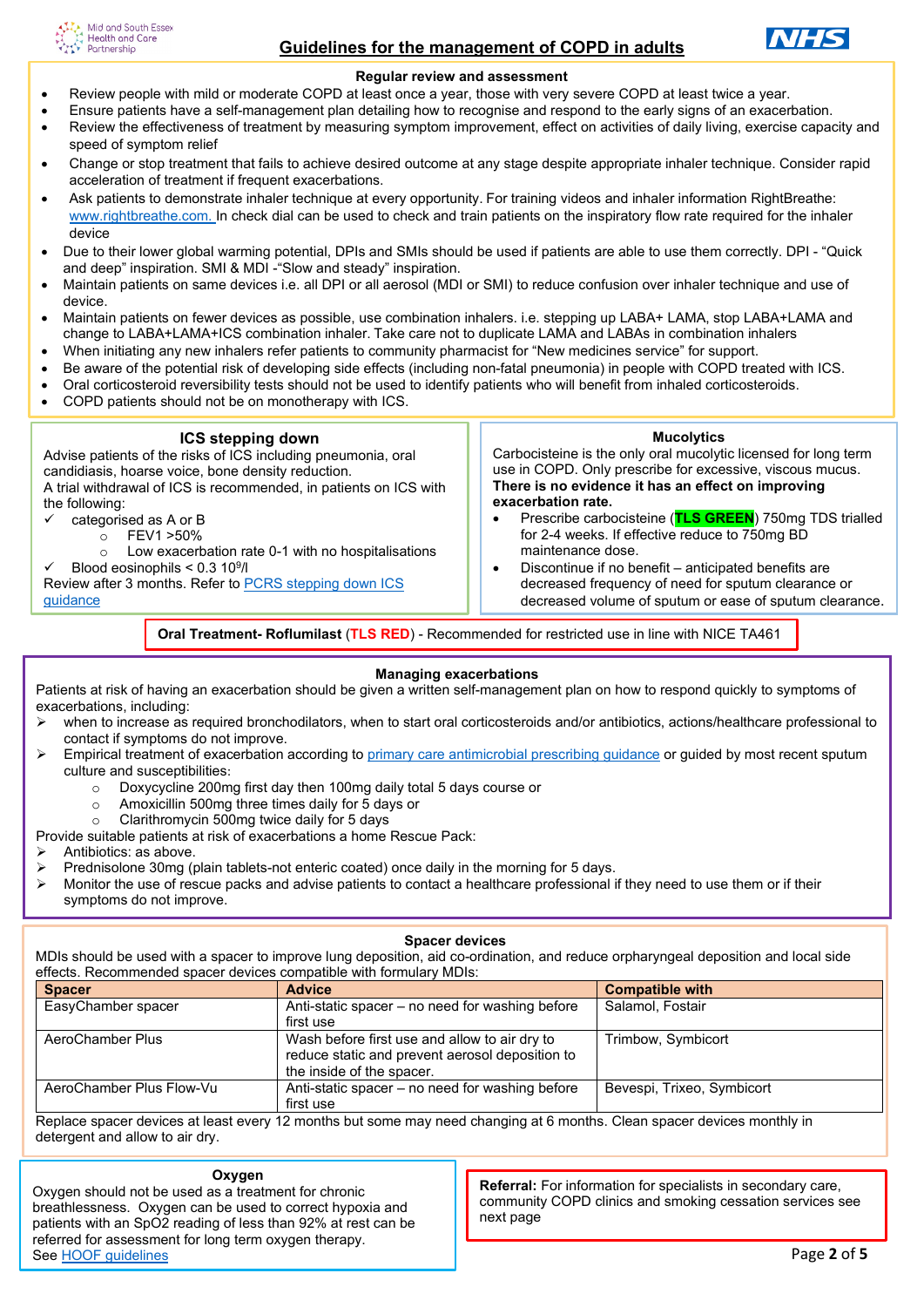i



| Referral                       |                                                 |                                                         |  |
|--------------------------------|-------------------------------------------------|---------------------------------------------------------|--|
| <b>Respiratory Specialists</b> | <b>Community COPD clinics</b>                   | <b>Smoking Cessation</b>                                |  |
| NHS eReferral                  | Mid Fssex                                       | <b>Essex County Council</b>                             |  |
| (https://nww.ebs.ncrs.nhs.uk)  | https://www.provide.org.uk/service/respiratory/ | https://www.essexwellbeingservice.co.uk/lifestyle/stop- |  |
|                                |                                                 | smoking                                                 |  |
|                                | <b>SW Essex</b>                                 |                                                         |  |
|                                | https://www.nelft.nhs.uk/services-bsbwtk-       | Southend Council                                        |  |
|                                | integrated-respiratory-clinician                | https://www.southend.gov.uk/StopSmoking                 |  |
|                                | <b>SF Essex</b>                                 | <b>Thurrock Council</b>                                 |  |
|                                | https://eput.nhs.uk/our-services/essex/essex-   | https://www.thurrock.gov.uk/help-to-stop-               |  |
|                                | mental-health-services/adults/clinical-health-  | smoking/stopping-smoking                                |  |
|                                | psychology-services/southend-chronic-           |                                                         |  |
|                                | obstructive-pulmonary-disease-copd-             |                                                         |  |
|                                | psychology-service/                             |                                                         |  |
|                                |                                                 |                                                         |  |

| Kev                                      |
|------------------------------------------|
| DPI - Dry powder inhaler                 |
| MDI - Metered dose inhaler               |
| SMI – soft mist inhaler                  |
| SABA - Short acting ß2 agonist           |
| LABA - Long acting ß2 agonist            |
| LAMA - Long acting muscarinic antagonist |
| ICS - Inhaled corticosteroid             |
| OD - Once daily                          |
| <b>BD</b> - Twice daily                  |
| QDS - Four times a day                   |
| PRN - When required                      |

| <b>References and useful</b><br>links | GOLD report 2021 https://goldcopd.org/2021-gold-reports/<br>NICE guidelines for COPD in over 16s: diagnosis and management<br>https://www.nice.org.uk/guidance/ng115<br>British Thoracic Society, Position Statement – the Environment and Lung Health 2020<br>https://www.brit-thoracic.org.uk/document-library/governance-and-policy-<br>documents/position-statements/environment-and-lung-health-position-statement-2020/<br>Right Breathe https://www.rightbreathe.com/<br>PrescQIPP Lowering the inhaler carbon footprint data tool:<br>https://www.prescqipp.info/news/lowering-the-inhaler-carbon-footprint-data-tool/<br>Drug Tariff online (Feb 2022): https://www.nhsbsa.nhs.uk/pharmacies-gp-practices-and-<br>appliance-contractors/drug-tariff |  |  |
|---------------------------------------|--------------------------------------------------------------------------------------------------------------------------------------------------------------------------------------------------------------------------------------------------------------------------------------------------------------------------------------------------------------------------------------------------------------------------------------------------------------------------------------------------------------------------------------------------------------------------------------------------------------------------------------------------------------------------------------------------------------------------------------------------------------|--|--|
| <b>Version</b>                        |                                                                                                                                                                                                                                                                                                                                                                                                                                                                                                                                                                                                                                                                                                                                                              |  |  |
| <b>Author</b>                         | <b>HCPMSEMOC working group</b>                                                                                                                                                                                                                                                                                                                                                                                                                                                                                                                                                                                                                                                                                                                               |  |  |
| Approved by                           | <b>MSEMOC</b>                                                                                                                                                                                                                                                                                                                                                                                                                                                                                                                                                                                                                                                                                                                                                |  |  |
| <b>Date Approved</b>                  | <b>March 2022</b>                                                                                                                                                                                                                                                                                                                                                                                                                                                                                                                                                                                                                                                                                                                                            |  |  |
| <b>Review Date</b>                    | March 2027 or earlier subject to any new updates nationally                                                                                                                                                                                                                                                                                                                                                                                                                                                                                                                                                                                                                                                                                                  |  |  |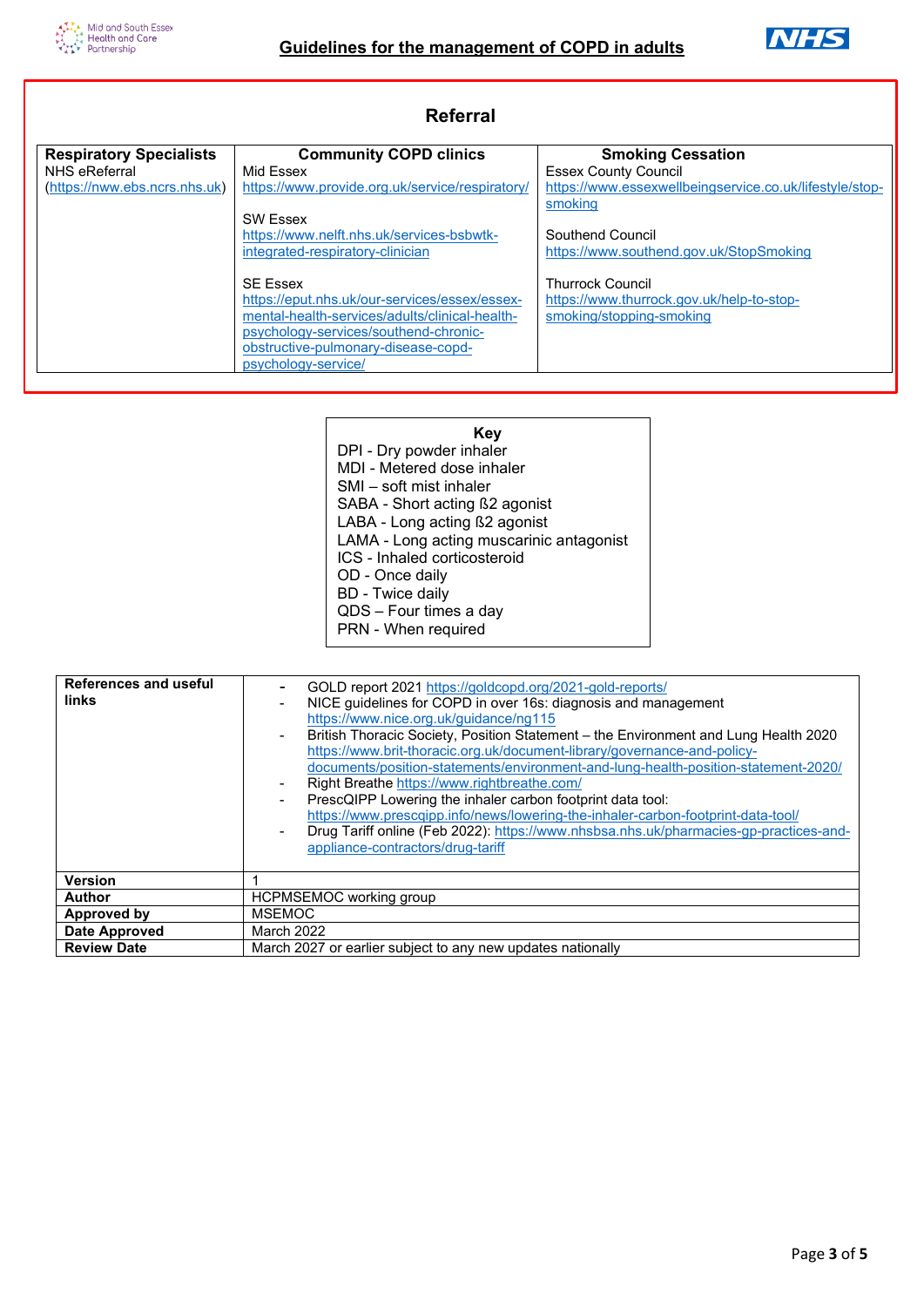

## **Appendix 1: Inhalers with cost and associated carbon footprint. Preferred inhaler choices are shaded in blue**

| <b>Inhaler</b>                                                                         | <b>Type</b> | <b>Dose</b>           | Cost/ year | equivalent miles in a<br>car/year)8 |
|----------------------------------------------------------------------------------------|-------------|-----------------------|------------|-------------------------------------|
| <b>SABA</b>                                                                            |             |                       |            |                                     |
| Salbutamol 100mcg (Easyhaler <sup>®</sup> )                                            | <b>DPI</b>  | Two puffs qds prn     | £48        | $\overline{4}$                      |
| Terbutaline 500mcg (Turbohaler®)                                                       | DPI         | One puff gds prn      | £101       | 3                                   |
| Salbutamol 100mcg (Salamol®)                                                           | <b>MDI</b>  | Two puffs gds prn     | £21        | 85                                  |
| Salbutamol 100mcg (Ventolin <sup>®</sup> evohaler)                                     | <b>MDI</b>  | Two puffs gds prn     | £22        | 199                                 |
| <b>SAMA</b>                                                                            |             |                       |            |                                     |
| Ipratropium 20micrograms                                                               | MDI         | Two puffs gds prn     | £81        | 289                                 |
|                                                                                        |             | <b>LAMA/LABA</b>      |            |                                     |
| Umeclidinium/vilanterol 55/22mcg (Anoro<br>Ellipta®)                                   | <b>DPI</b>  | One puff daily        | £395       | 32                                  |
| Aclidinium/formoterol 400/12mcg (Duaklir<br>Genuair <sup>®</sup> )                     | <b>DPI</b>  | One puff twice daily  | £395       | 24                                  |
| Glycopyrronium/indacaterol 85/43mcg<br>(Ultibro ® Breezhaler®)                         | DPI         | One puff daily        | £395       | 25                                  |
| Tiotropium/olodaterol 2.5/2.5mcg (Spiolto<br>® Respimat®)                              | <b>SMI</b>  | Two puffs daily       | £395       | 0.03                                |
| Glycopyrronium/formoterol 7.2/5mcg<br>(Bevespi® Aerosphere®)                           | <b>MDI</b>  | Two puffs twice daily | £395       | 576                                 |
|                                                                                        |             | <b>LABA/ICS</b>       |            |                                     |
| Fluticasone furoate/vilanterol 92/22mcg<br>(Relvar <sup>®</sup> Ellipta <sup>®</sup> ) | <b>DPI</b>  | One puff daily        | £268       | 34                                  |
| Budesonide/formoterol 320/9mcq<br>(Fobumix®easyhaler)                                  | DPI         | One puff twice daily  | £262       | 11                                  |
| Budesonide/formoterol 320/9mcg<br>(Duoresp® Spiromax®)                                 | <b>DPI</b>  | One puff twice daily  | £340       | 18                                  |
| Budesonide/formoterol 320/9mcq<br>(WockAIR®)                                           | DPI         | One puff twice daily  | £231       | <b>TBC</b>                          |
| Budesonide/formoterol 400/12mcq                                                        | DPI         | One puff twice daily  | £341       | 35                                  |
| (Symbicort Turbohaler <sup>®</sup> )<br>Beclometasone/formoterol 100/6mcq              | <b>DPI</b>  | Two puffs twice daily | £357       | 39                                  |
| (Fostair <sup>®</sup> NEXThaler)<br>Fluticasone propionate/salmeterol                  | DPI         | One puff twice daily  | £199       | 49                                  |
| 500/50mcg (Stalpex®) +<br>Fluticasone propionate/salmeterol                            | <b>DPI</b>  | One puff twice daily  | £293       | 49                                  |
| 500/50mcg (Fixkoh airmaster®) +<br>Fluticasone propionate/salmeterol                   | <b>DPI</b>  | One puff twice daily  | £328       | 25                                  |
| 500/50mcg (Fusacomb easyhaler®) +<br>Fluticasone propionate/salmeterol                 | <b>DPI</b>  | One puff twice daily  | £365       | 26                                  |
| 500/50mcg (AirFluSal Forspiro®) +<br>Fluticasone propionate/salmeterol                 |             |                       |            |                                     |
| 500/50mcq (Seretide Accuhaler®) +<br>Beclometasone/formoterol 100/6mcq                 | DPI         | One puff twice daily  | £398       | 40                                  |
| (Luforbec <sup>®</sup> )#                                                              | MDI         | Two puffs twice daily | £250       | 495                                 |
| Beclometasone/formoterol 100/6mcq<br>(Fostair <sup>®</sup> )#                          | <b>MDI</b>  | Two puffs twice daily | £357       | 495                                 |
| Budesonide/formoterol 200/6mcg<br>(Symbicort <sup>®</sup> MDI)                         | <b>MDI</b>  | Two puffs twice a day | £341       | 1,512                               |
| Fluticasone propionate/salmeterol<br>250/25mcg (Sereflo ®) * +                         | MDI         | Two puffs twice daily | £243       | 723                                 |
| Fluticasone propionate/salmeterol<br>250/25mcq (AirFluSal®) * +                        | MDI         | Two puffs twice daily | £250       | 848                                 |
| Fluticasone propionate/salmeterol<br>250/25mcg (Combisal®) * +                         | MDI         | Two puffs twice daily | £341       | 707                                 |
| Fluticasone propionate/salmeterol<br>250/25mcg (Sirdupla®) * # +                       | MDI         | Two puffs twice daily | £345       | 863                                 |
| Fluticasone propionate/salmeterol<br>250/25mcg (Seretide Evohaler®) * +                | MDI         | Two puffs twice daily | £357       | 855                                 |
| Fluticasone propionate/formoterol<br>250/10mcg MDI (Flutiform®)*#+                     | MDI         | Two puffs twice daily | £554       | 1,556                               |
| LABA/LAMA/ICS                                                                          |             |                       |            |                                     |
| Fluticasone/vilanterol/umeclidinium<br>92/22/55mcg (Trelegy Ellipta®)                  | <b>DPI</b>  | One puff daily        |            |                                     |
|                                                                                        |             |                       | £541       | 34                                  |